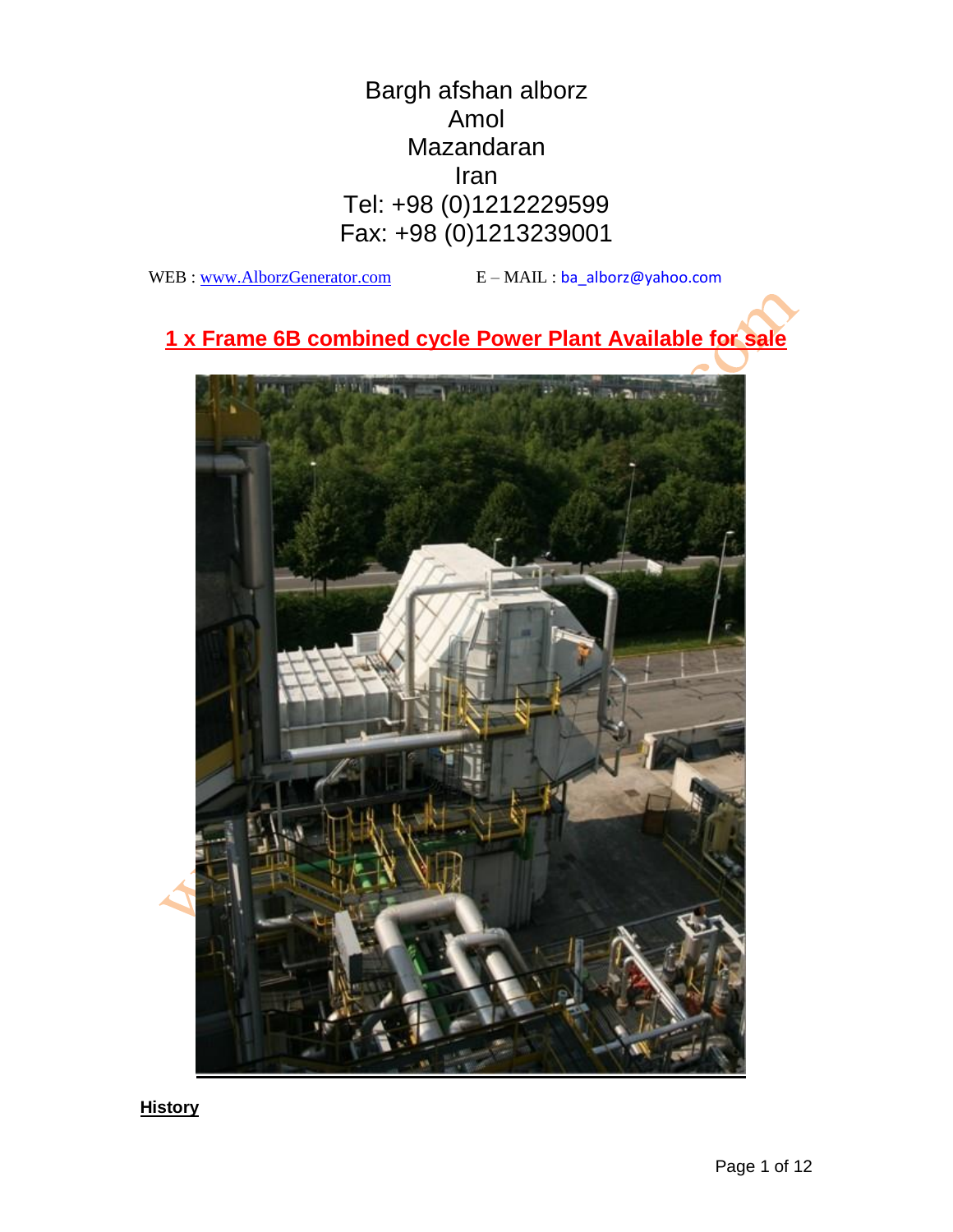Power plant was erected in 1994 and had the first commercial operation in February 1995.

Power plant will remain in stand by operation up to end of October 2010 (available to the local grid only for peaking expected during summer 2010), date when the plant should go out of operation, be de-commissioned and available for sale.

## **Equipment List & main specs**

AN

Combined Cycle Power Plant based on the following equipment list:

| <b>Equipment</b>                                 | <b>Model</b>                     | <b>Make</b>        | Running hours<br>(updated 1st May,<br>2010 |
|--------------------------------------------------|----------------------------------|--------------------|--------------------------------------------|
| <b>Gas Turbine</b>                               | Frame 6B Steam I (Ext)<br>G.E.   | <b>GE Licensee</b> | 110538                                     |
| <b>Steam Turbine</b>                             | <b>CDI 635 R</b>                 | Ansaldo            | 108906                                     |
| <b>GT</b> Generator                              | 45 Mva<br>T <sub>190</sub> - 240 | Alstom             | 110538                                     |
| <b>ST</b> Generator                              | 23 Mva GSCR - 1000 Z4            | Ansaldo            | 108906                                     |
| <b>Gas Compressors</b>                           | 2HM/1 - Nuovo Pignone            | Nuovo Pignone      | 110538                                     |
| <b>Heat Recovery Steam</b><br>Generator          | <b>GVR</b>                       | (Ansaldo)          | 110538                                     |
| Step-up transformer<br>11 - 11 - 220 KV          | 3H6132 - TP                      | <b>ABB</b>         | duty since 1994                            |
| Transformer 6 - 0,4<br>KV x auxiliaries          | G30121/1 - TD1                   |                    | duty since 1994                            |
| Transformer 6 - 0,4<br>KV x auxiliaries          | G30121/2 TD2                     |                    | duty since 1994                            |
| Transformer 22 - 04<br>KV x emergency<br>feeding | G30122/1 - TD3                   |                    | duty since 1994                            |
| Transformer 11 - 6 KV<br>x auxiliaries           | G30123/1 - TA1                   |                    | duty since 1994                            |
| Transformer 11 - 6 KV<br>x auxiliaries           | G30123/2 - TA2                   |                    | duty since 1994                            |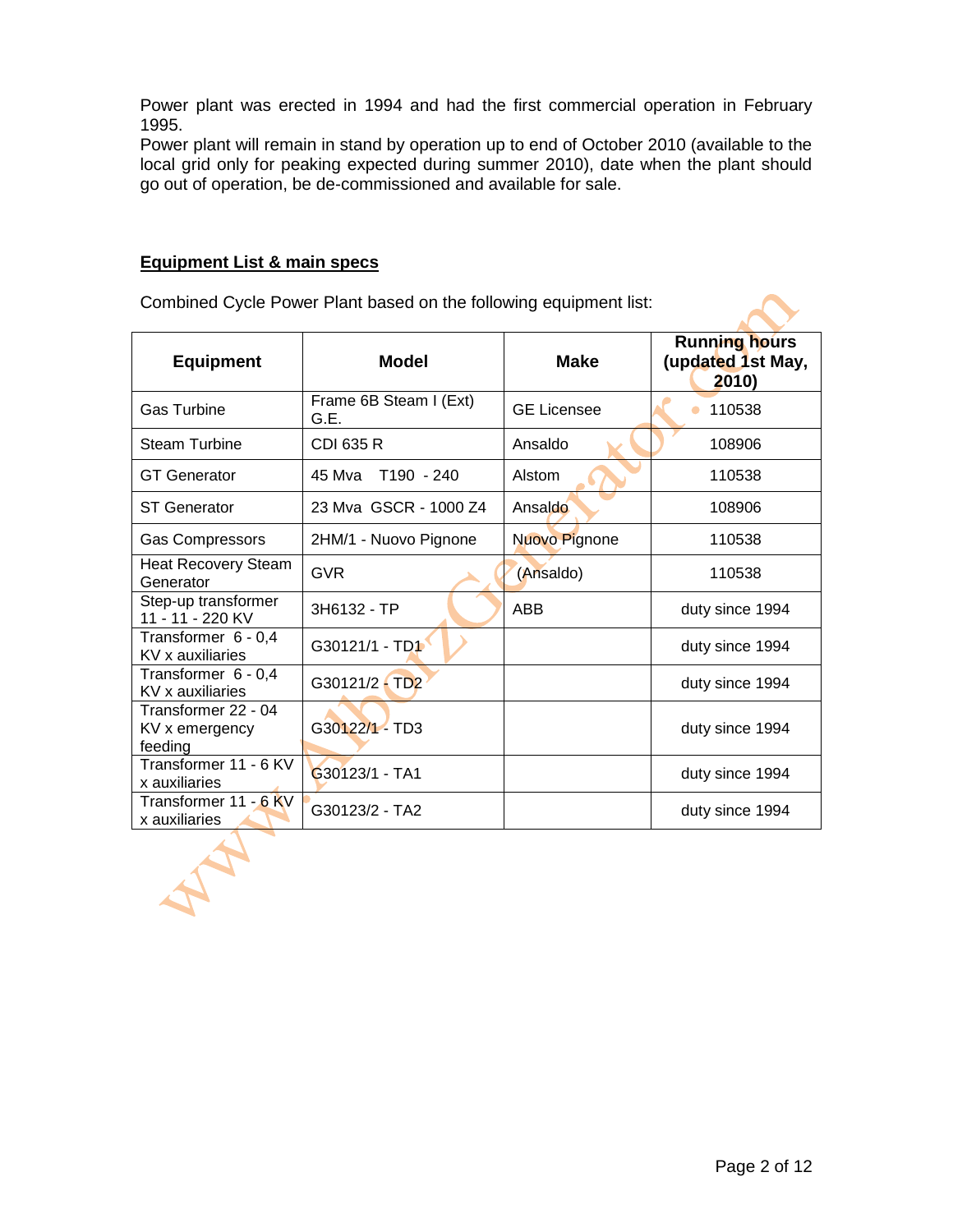Major details are summarized in following table:

|                      | <b>Power Plant Gross Output</b>                          |                                       | [MW]                 | 50,1                                                 |
|----------------------|----------------------------------------------------------|---------------------------------------|----------------------|------------------------------------------------------|
| <b>Typology</b>      | <b>Arrangement</b>                                       |                                       |                      | combined cycle $(1 TG + 1 TV)$                       |
|                      |                                                          |                                       |                      |                                                      |
|                      | <b>Main fuel TG</b>                                      |                                       |                      | Natural gas<br>$\mathbf{n}$ o                        |
|                      | Back up fuel TG<br><b>Operation</b> mode                 |                                       |                      | Base load                                            |
|                      | <b>Black start</b>                                       |                                       |                      | no                                                   |
|                      | <b>By-pass stack</b>                                     |                                       |                      | no                                                   |
|                      | <b>Auxiliary boiler</b>                                  |                                       |                      | yes (not for sale)                                   |
|                      | Cogeneration mode (steam flow):                          | HP                                    | [t/h]                | 8,5                                                  |
|                      |                                                          | $\bf IP$                              | [t/h]                | 13                                                   |
|                      |                                                          | LP                                    | [t/h]                | 6                                                    |
|                      | <b>Steam pressure line:</b>                              | HP                                    | [bar]                | 24                                                   |
|                      |                                                          | $_{\rm IP}$                           | [bar]                | 12                                                   |
|                      |                                                          | LP                                    | [bar]                | 6                                                    |
|                      | Efficiency (thermal + electric)                          |                                       | [%]                  | 60,0                                                 |
|                      | <b>Gross Electric Efficiency (without cogeneration)</b>  |                                       | [%]                  | 45,3                                                 |
| Weather              | Average, min, max Temperature                            |                                       | [°C]                 | $12; -8; 35$                                         |
|                      | <b>Average Humidity</b>                                  |                                       | [%]                  | 60,0                                                 |
|                      | Name                                                     |                                       |                      | TG1                                                  |
|                      | Manufacturer                                             |                                       |                      | G.E.                                                 |
|                      | Gas turbine type                                         |                                       |                      | MS 6541 B                                            |
|                      | <b>TG Power - ISO conditions</b>                         | <b>Preselected load</b>               | [MWe]                | $\sim$                                               |
|                      |                                                          | <b>Base</b> load                      | [MWe]                | 39                                                   |
|                      | $1st$ synchronizing                                      | <b>Fire Hours:</b>                    |                      | Aug 1994<br>110538 at 01/05/2010                     |
|                      | <b>Operating Hours fuel gas</b>                          | <b>Equivalent Operating</b><br>Hours: |                      | not used                                             |
|                      | Anti-icing                                               |                                       |                      | steam                                                |
|                      | Coalescer+prefilters+high eff.                           |                                       |                      | yes                                                  |
|                      | <b>Filters</b><br>Self cleaning (pulse jet)              |                                       |                      |                                                      |
|                      |                                                          |                                       |                      | no                                                   |
| <b>Gas Turbine</b>   | Aspiration system conditioner                            |                                       |                      | no                                                   |
|                      | <b>Gas compressor</b>                                    |                                       |                      | yes                                                  |
|                      | <b>Gas heating</b>                                       |                                       |                      | no                                                   |
|                      | <b>NOx reduction system</b>                              |                                       |                      | steam injection                                      |
|                      | TG start device                                          |                                       |                      | $electric motor + torque converter$                  |
|                      | <b>O2</b>                                                |                                       | [%]                  | 15                                                   |
|                      | <b>NOx limit value</b>                                   |                                       | [mg/Nm3]             | 200                                                  |
|                      | <b>CO</b> limit value                                    |                                       | [mg/Nm3]             | 100                                                  |
|                      | Particulate Matter limit value<br><b>SOx</b> limit value |                                       | [mg/Nm3]             | $\sim$<br>$\overline{\phantom{a}}$                   |
|                      | Number of unit                                           |                                       | [ $mg/Nm3$ ]         | $\mathbf{1}$                                         |
|                      | <b>Name</b>                                              |                                       |                      | <b>GVR</b>                                           |
|                      | <b>Manufacturer</b>                                      |                                       |                      | <b>ANSALDO</b>                                       |
|                      | <b>Post firing</b>                                       |                                       |                      | no                                                   |
|                      | Fresh air                                                |                                       |                      | $\mathop{\mathrm{no}}$                               |
|                      | <b>Pressure level and Temperature</b>                    | HP                                    | [bar ; $^{\circ}$ C] | 70; 500                                              |
| <b>HRSG</b>          |                                                          | $_{\rm IP}$                           | [bar ; $^{\circ}$ C] |                                                      |
|                      |                                                          | LP                                    | [bar ; $^{\circ}$ C] | 6:285                                                |
|                      | $R$ H                                                    |                                       |                      | $\rm{no}$                                            |
|                      | <b>HP Feedwater Pump</b>                                 | Manufacturer                          |                      | <b>KSB</b>                                           |
|                      |                                                          | Q; H; T                               | [m3/h; m; °C]        | 69,7; ΔP max 75,5; 164 °C                            |
|                      | Name                                                     |                                       |                      | TV                                                   |
|                      | Manufacturer                                             |                                       |                      | ANSALDO                                              |
|                      | <b>Serial Number</b><br>Power                            |                                       | [MWe]                | 15 (full condensing);<br>11 (cogenerative condition) |
|                      | $1st$ synchronizing                                      |                                       |                      | Aug 1994                                             |
| <b>Steam Turbine</b> | <b>Operating Hours</b>                                   |                                       |                      | 108906 at 011/05/2010                                |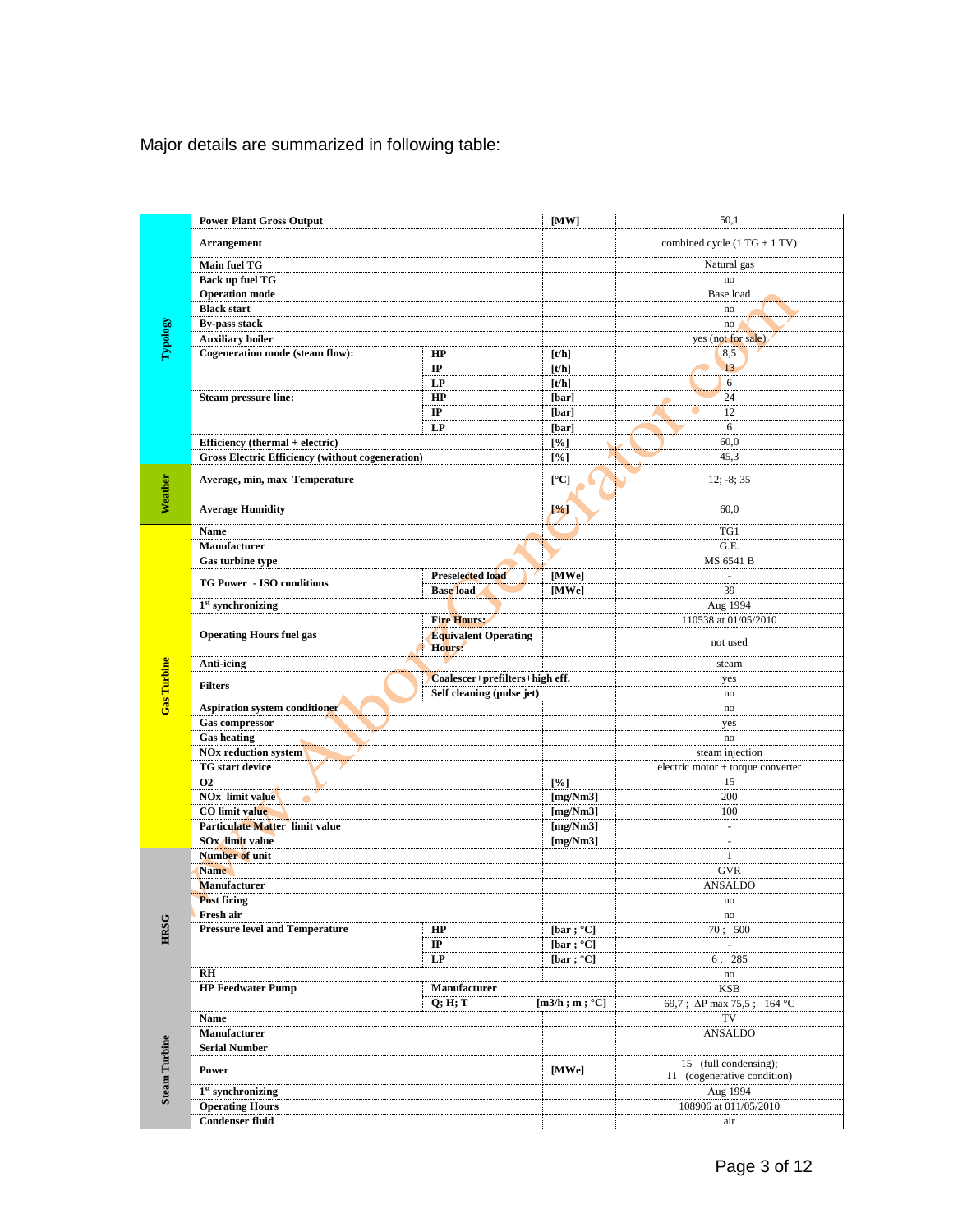| Cooling system<br>electrical<br><b>Staff</b> |                                           |                      |       | air condenser     |  |
|----------------------------------------------|-------------------------------------------|----------------------|-------|-------------------|--|
|                                              | for Steam Turbine                         | <b>Type</b>          |       |                   |  |
|                                              |                                           | <b>Manufacturer</b>  |       |                   |  |
|                                              |                                           | <b>Thermal Power</b> | [MWt] | 44                |  |
|                                              | for Auxiliaries                           | <b>Type</b>          |       | evaporative tower |  |
|                                              |                                           | Manufacturer         |       |                   |  |
|                                              |                                           | <b>Thermal Power</b> | [MWt] | unspecified       |  |
|                                              | <b>TG Generator</b>                       |                      |       | <b>ALSTOM</b>     |  |
|                                              | <b>Power of TG Generator</b>              |                      | [kVA] | 46.000            |  |
|                                              | Cooling system of TG Generator            |                      |       | air / water       |  |
|                                              | <b>TV Generator</b>                       |                      |       | <b>ANSALDO</b>    |  |
|                                              | <b>Power of TV Generator</b>              |                      | [kVA] | 23.000            |  |
|                                              | Cooling system of TV Generator            |                      |       | air / water       |  |
|                                              | <b>Main Transformer</b>                   | <b>TG</b>            |       | ABB               |  |
|                                              |                                           | TV                   |       |                   |  |
|                                              | Type of transformer                       | <b>TG</b>            |       | 75,000 kVA ONAN   |  |
|                                              |                                           | TV                   |       |                   |  |
|                                              | <b>Total staff of Power Plant</b>         |                      |       | 15                |  |
|                                              | <b>Production department</b>              |                      |       | 11                |  |
|                                              | Nb. of staff per shift                    |                      |       | 1                 |  |
|                                              | <b>Maintenance department</b>             |                      |       | 3                 |  |
|                                              | <b>Brief description of main features</b> |                      |       |                   |  |

## **Brief description of main features**

**1 x GE Gas Turbine model Frame 6B** 

Frame 6B already incorporates latest GE upgrading packages like: upgraded brush seals for better efficiency, higher firing temperature for increased power output, upgraded IGV, Extendor Kit on combustion components to optimize maintenance and extend inspection intervals.

Gas Turbine Combustion system is Dual Fuel (Natural Gas + Distillate Oil). Starting System is based on Electric Motor.

At date Frame 6B Gas Turbine accumulated 110.538 Firing Hours. Second major Inspection to the Gas Turbine was completed last year.

45 MVA Alstom Generator (for GT), model T190 – 240. Spare stator for this generator is available at stock.

Mark V Control System.

Emission control by Steam injection on gas turbine: at 15°C ambient temperature, with GT full power output around 40 MW and about 2 Kilogram / sec of steam injection, emission levels are roughly:

- o 80 to 90 ppm of Nox
- $\circ$  1 to 1,5 of CO

Present owner confirms that the gas turbine already completed the second major overhaul before the end of commercial operation.

• 1 x 23 MW Ansaldo Steam Turbine, model CDI 635 R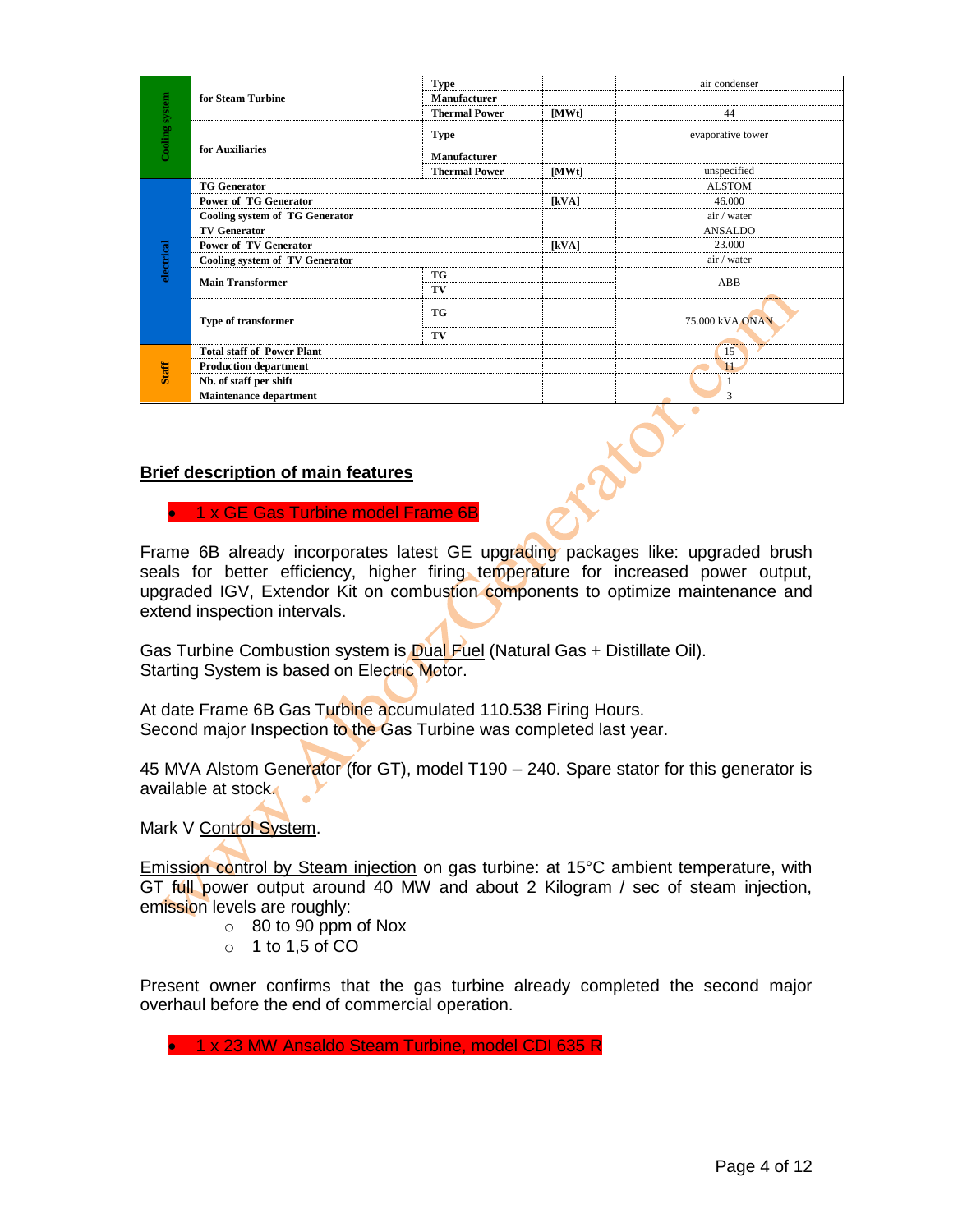1 x 23 MVA Alstom Generator (for ST), model GSCR – 1000 Z4 Steam turbine accumulated 108.906 firing Hours.

DCS Control System for thermal plant (boiler and steam turbine) ST cross section is reported below:



Power Plant is also equipped with two alternative compressors model 2HM/1, for natural gas: one compressor able to boost the pressure from the 11 - 12 bars of the pipeline up to 19,5 Bars required for the correct operation of the gas turbine.

Second compressor works in stand by mode, to replace the first in case of failure or maintenance. If both compressors work simultaneously, they are able to boost gas pressure from 5 bars up to 19,5 Bars. Below pipeline pressure of 5 Bars, the two compressors trip.

Both Compressors are powered by electrical motors.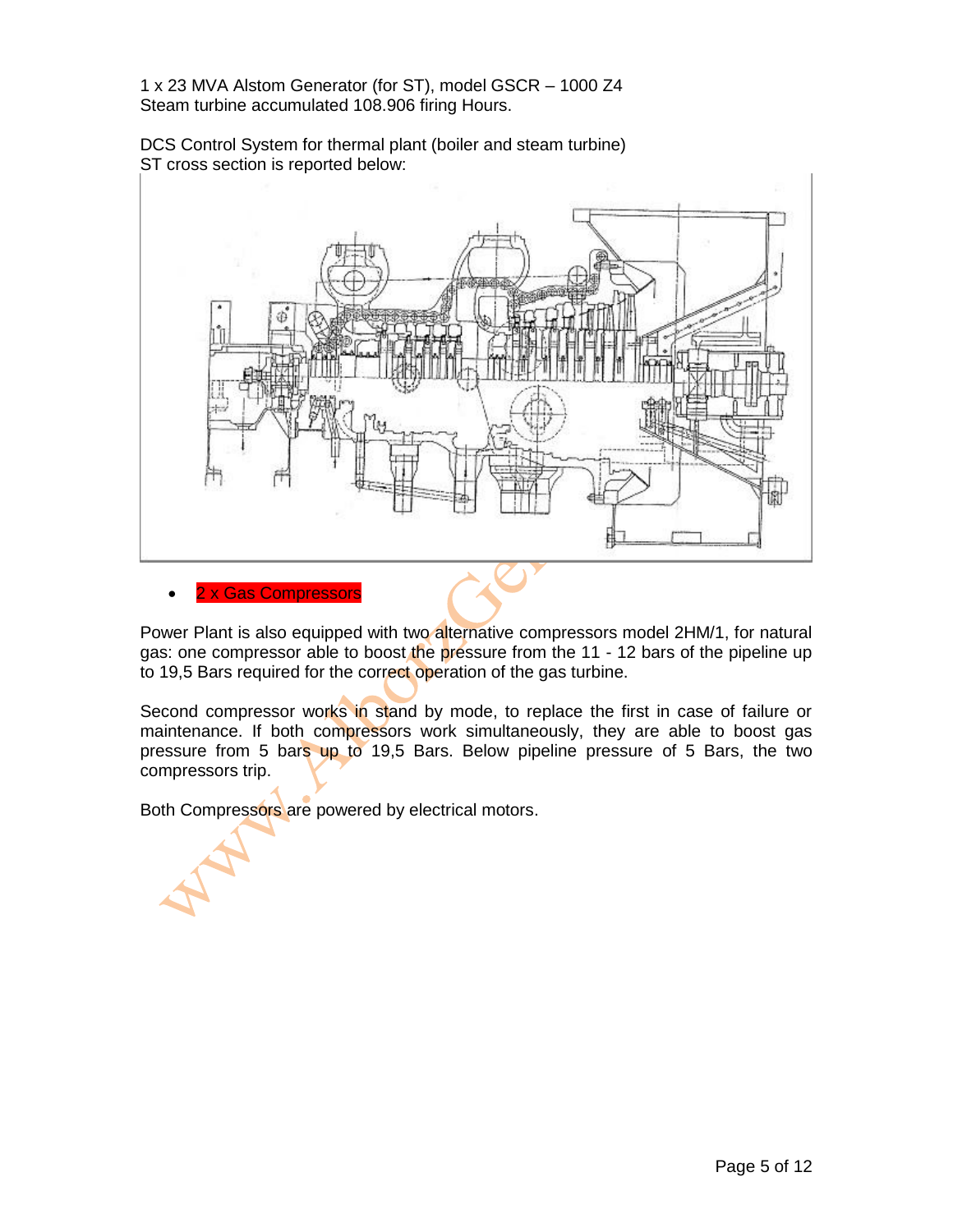# PLANT PHOTOGRTAFIC DOCUMENTATION



*Img 1. Compressors room*



*Img 2. Steam Pipeline*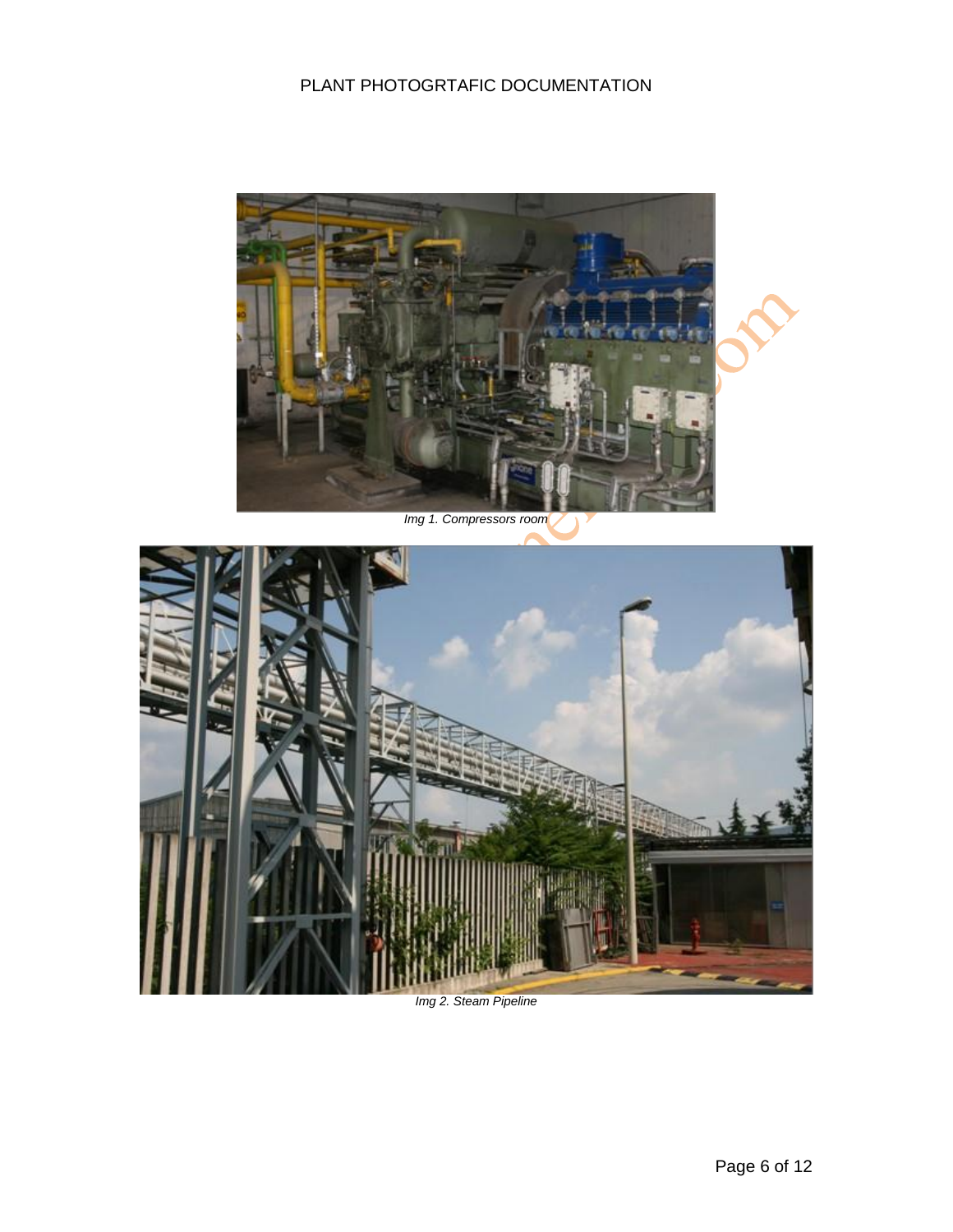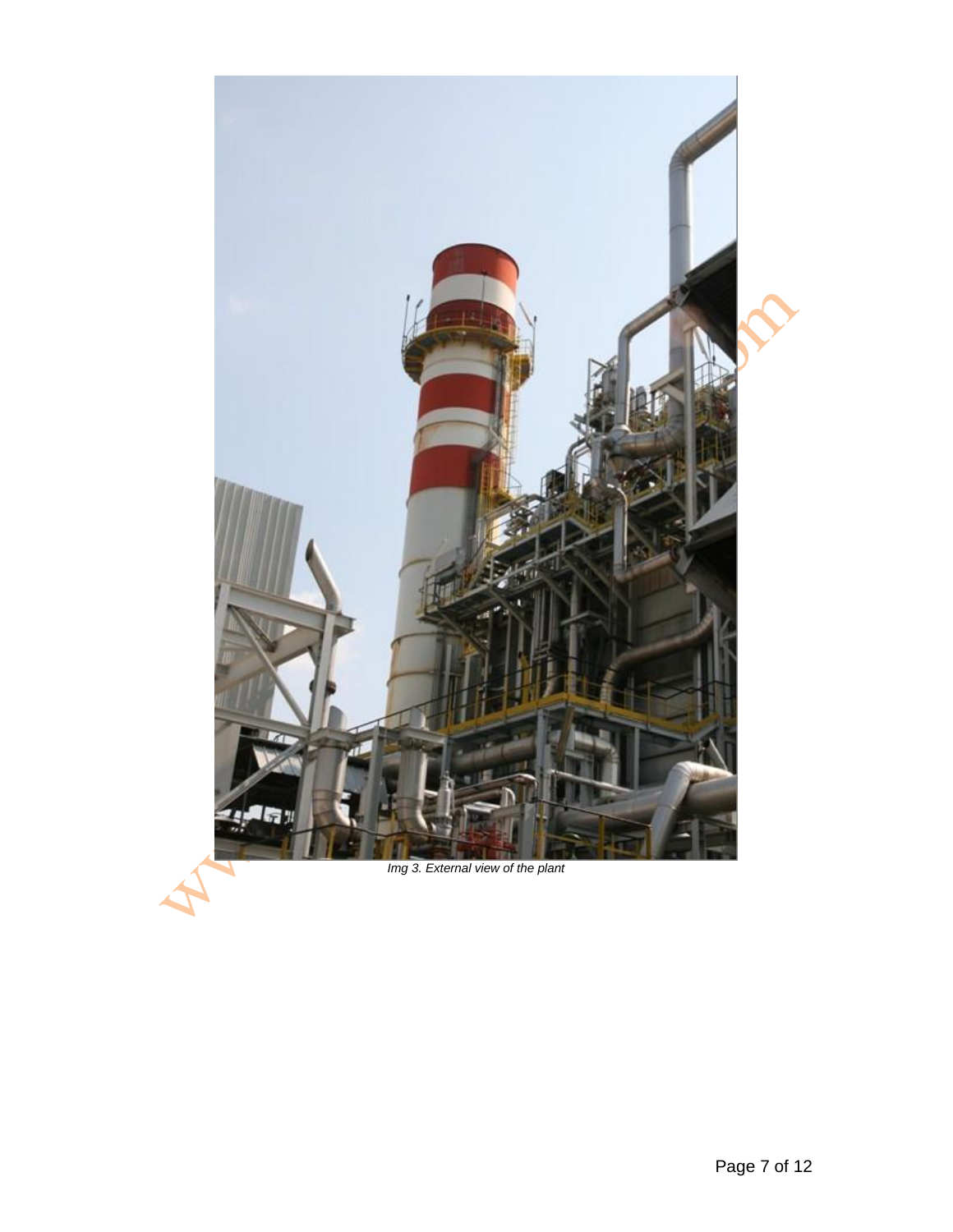

*Img 4. External view of the plant*

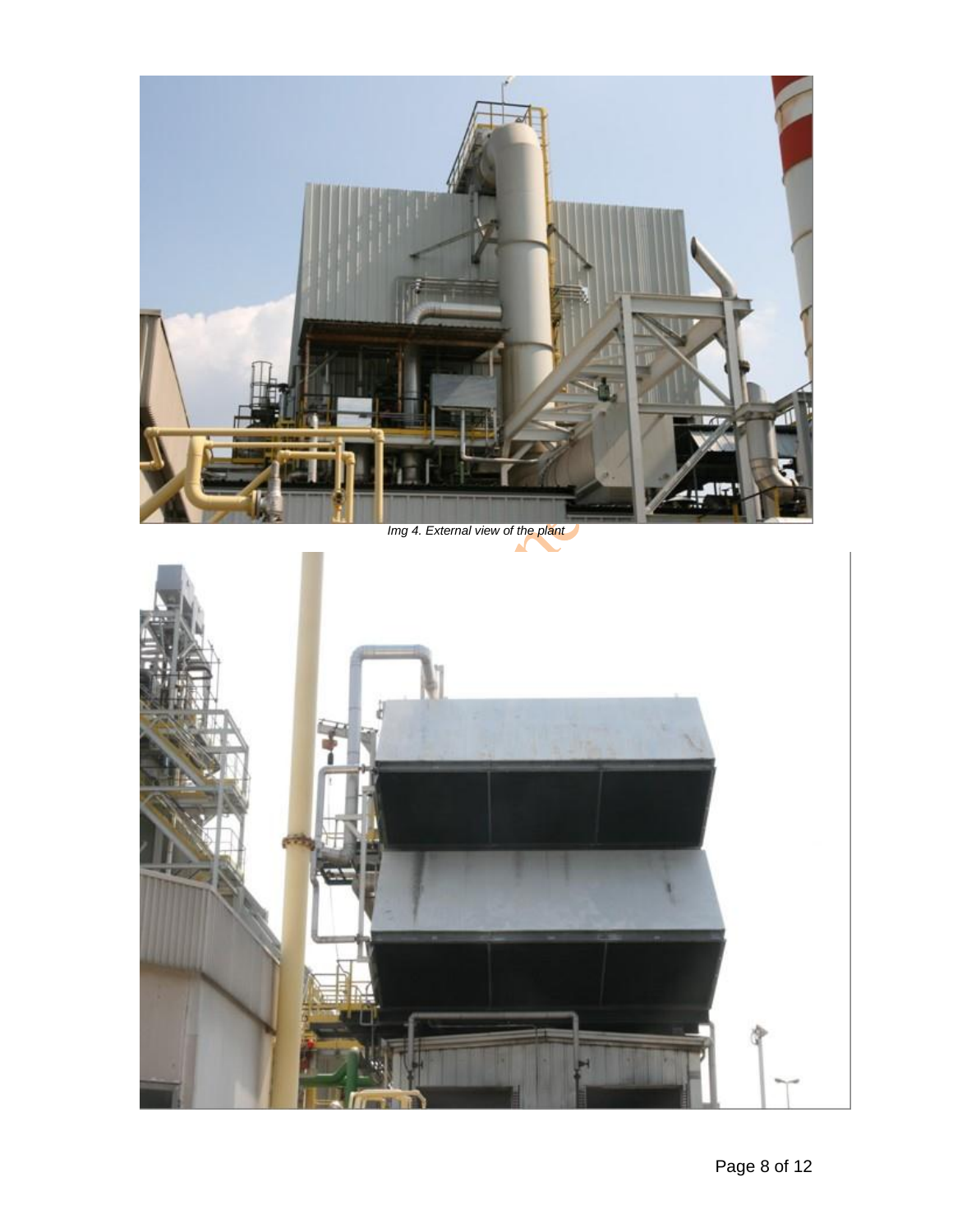*Img 5. Gas turbine air filter chamber*



*Img 6. Demi-water tanks*

LA.

AN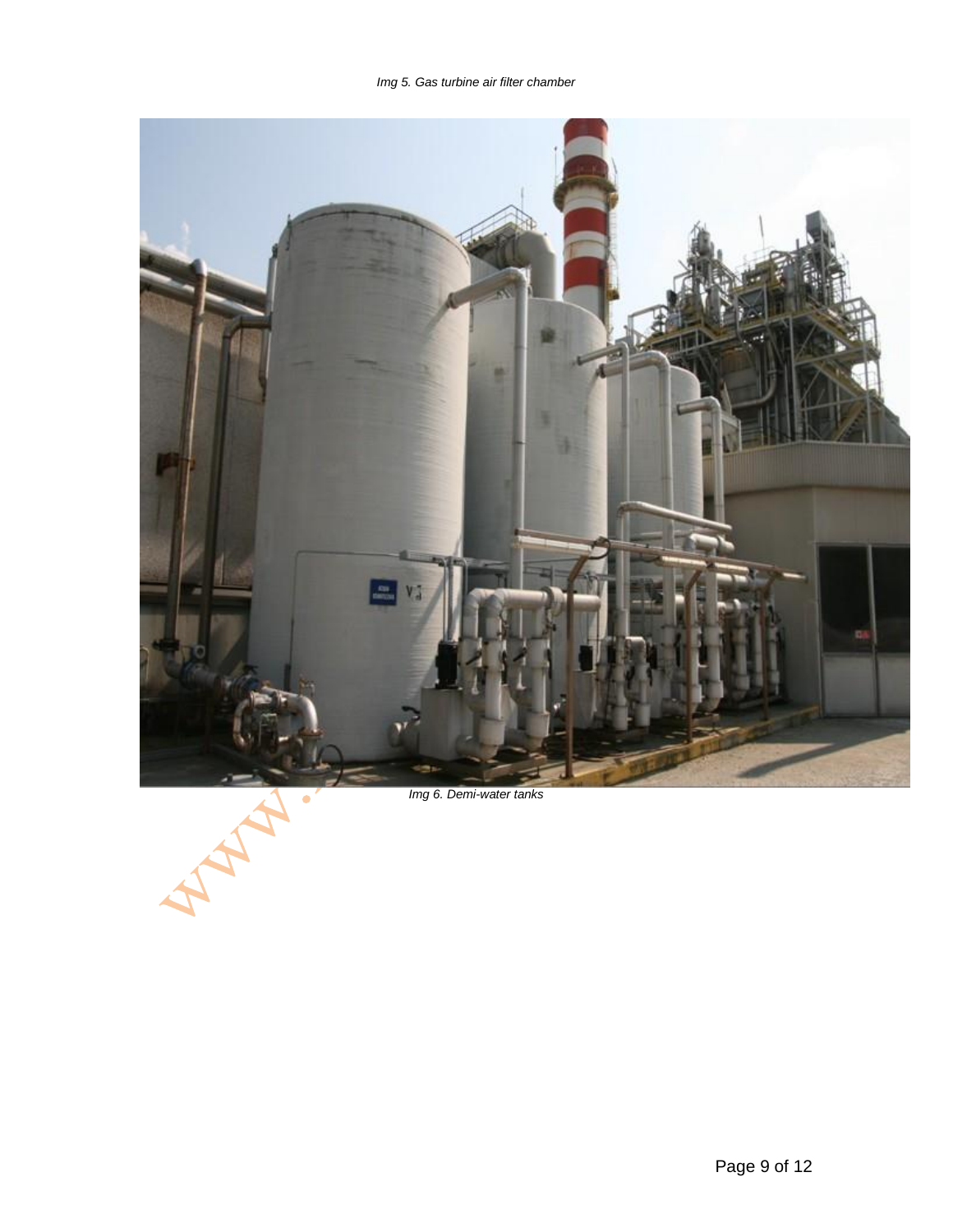

## *Img 7. External view of the transformers*

A MAIN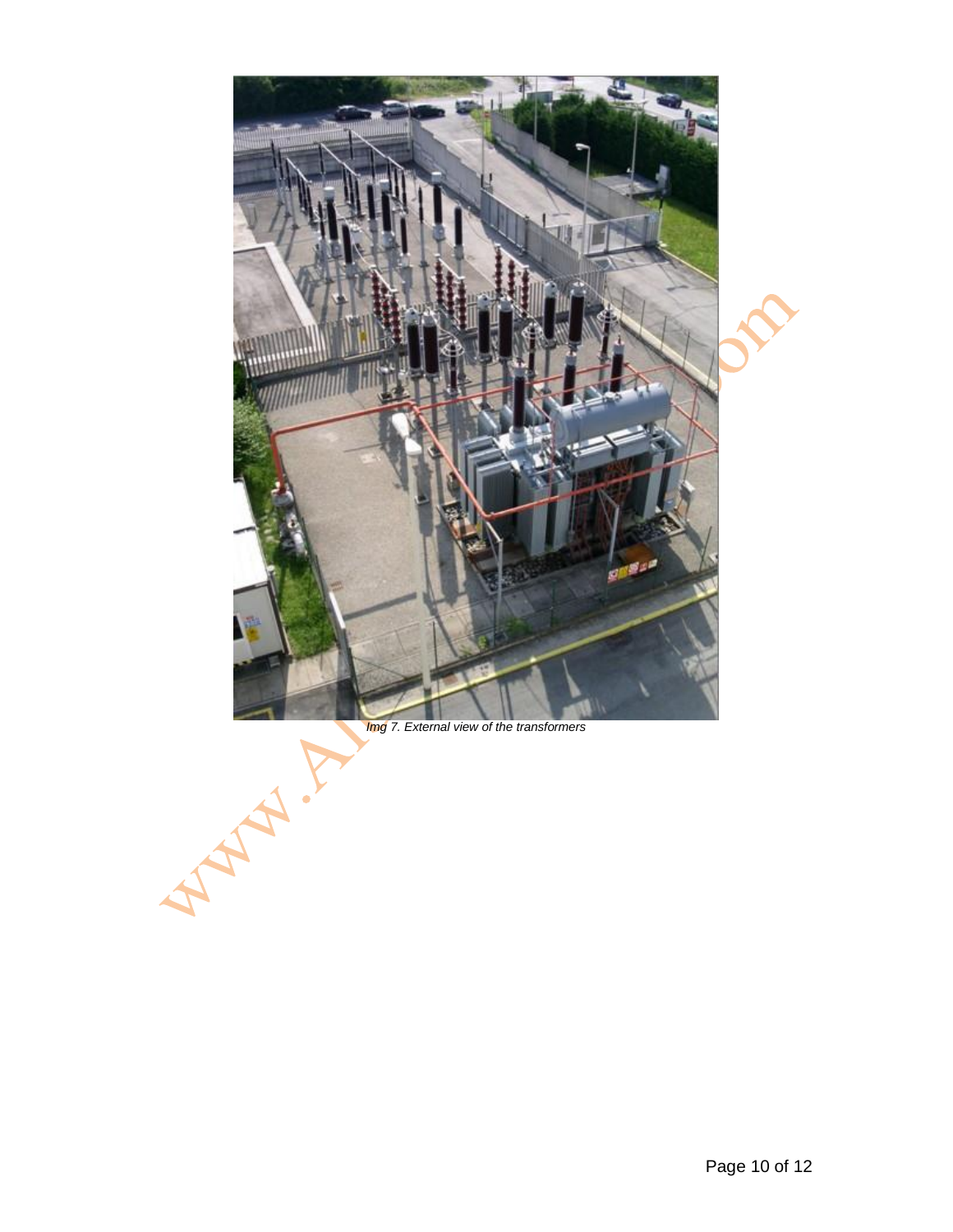



#### *Img 9. Turbine control server*